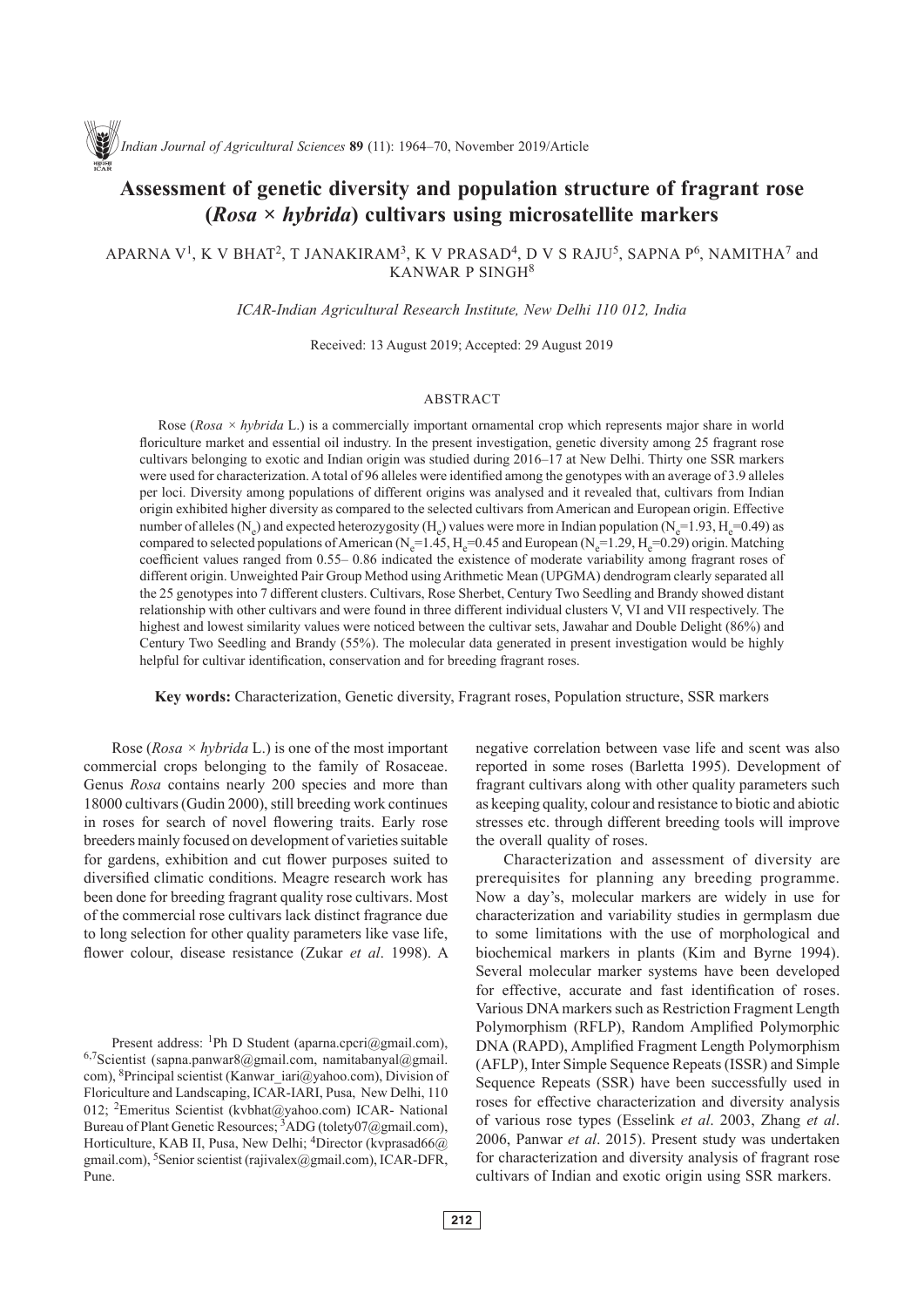#### MATERIALS AND METHODS

*Plant material*: In the present study, 25 fragrant rose cultivars were maintained at the research farm of ICAR-Indian Agricultural Research Institute, New Delhi (Table 1) during 2016–17.

*SSR analysis*: The total genomic DNA was isolated from leaves using CTAB method (Murray and Thompson 1980) with slight modifications. A total of 48 SSR primers were selected from literature (Yan *et al.* 2005, Kimura *et al*. 2006, Jowkar *et al*. 2009) and were synthesized for analysis (Table 2). PCR reactions were performed using 25  $\mu$ L reaction mixtures consisting of 2  $\mu$ L of template DNA (20 ng), 0.33 µL of Taq DNA polymerase ( $5U/\mu L$ ) (Genei, India), 1  $\mu$ L of each forward and reverse primers (1  $\mu$ M), 2 µL of dNTPs (20 mM), 3.33 μL Taq DNA buffer (10X) and 15.33 μL autoclaved distilled water. The PCR thermal profile was 94ºC for six minutes followed by 35 cycles of denaturation at 94ºC for one minute, annealing at 48–55ºC for one minute and 72ºC for two minutes followed by final extension at 72ºC for 10 minutes before cooling it to 10ºC. After amplification, PCR products were separated on 3% Metaphor agarose gel and amplified SSR profiles were visualized by Alpha Digi Doc Gel Documentation System. *Data analysis*: For SSR data, the bands at each

Table 1 Fragrant Rose cultivars used for characterization and their grouping based on origin and genic variation statistic parameters for three groups

| Cultivar                            |            | Descendance                                                                   |      |      |      |      |      | Population group |                                                       |  |         |  |
|-------------------------------------|------------|-------------------------------------------------------------------------------|------|------|------|------|------|------------------|-------------------------------------------------------|--|---------|--|
| Velvet fragrance                    |            | Deep Secret × Fragrant Cloud                                                  |      |      |      |      |      | Group-I          |                                                       |  |         |  |
| Perfume de French Comete *Not known |            |                                                                               |      |      |      |      |      | Group-I          |                                                       |  |         |  |
| Papa Meilland                       |            | Chrysler Imperial × Charles Mallerin                                          |      |      |      |      |      | Group-I          |                                                       |  |         |  |
| <b>Bonne Nuit</b>                   |            | *Not known                                                                    |      |      |      |      |      | Group-I          |                                                       |  |         |  |
| Elle                                |            | Purple Splendour × (Chicago Peace × Parador)                                  |      |      |      |      |      | Group-I          |                                                       |  |         |  |
| Melody Perfumee                     |            | Dioressence $\times$ Stephen's Big Purple                                     |      |      |      |      |      |                  | Group-I                                               |  |         |  |
| Christian Dior                      |            | (Independence $\times$ Happiness) $\times$ (Peace $\times$ Happiness)         |      |      |      |      |      |                  | Group-I                                               |  |         |  |
| <b>Blue Moon</b>                    |            | Sterling Silver $\times$ Seedling                                             |      |      |      |      |      | Group-I          |                                                       |  |         |  |
| Karen Blixen                        |            | *Not know                                                                     |      |      |      |      |      | Group-I          |                                                       |  |         |  |
| Century Two Seedling                |            | Open pollinated seedling from cv. Century Two                                 |      |      |      |      |      | Group-II         |                                                       |  |         |  |
| Sugandha                            |            | *Not known                                                                    |      |      |      |      |      | Group-II         |                                                       |  |         |  |
| Rose Sherbet                        |            | A seedling of "Gruss an Teplitz"                                              |      |      |      |      |      | Group-II         |                                                       |  |         |  |
| Raktima                             |            | Pink Parfait × Sugandha                                                       |      |      |      |      |      | Group-II         |                                                       |  |         |  |
| Jawahar                             |            | Sweet Afton $\times$ Delhi Princess                                           |      |      |      |      |      | Group-II         |                                                       |  |         |  |
| Haseena                             |            | You Ki San × Balinese                                                         |      |      |      |      |      | Group-II         |                                                       |  |         |  |
| Sweet Afton                         |            | (Charlotte Armstrong $\times$ Signora) $\times$ (Alice Stern $\times$ Ondine) |      |      |      |      |      | Group-III        |                                                       |  |         |  |
| Oklahoma                            |            | Chrysler Imperial × Charles Mallerin                                          |      |      |      |      |      |                  | Group-III                                             |  |         |  |
| Midas Touch                         |            | Brandy × Friesensohne                                                         |      |      |      |      |      | Group-III        |                                                       |  |         |  |
| Memorial Day                        |            | Blueberry Hill × New Zealand                                                  |      |      |      |      |      | Group-III        |                                                       |  |         |  |
| Fragrant Plum                       |            | Shocking Blue $\times$ (Blue Nile $\times$ Ivory Tower $\times$ Angel Face)   |      |      |      |      |      | Group-III        |                                                       |  |         |  |
| Fragrant Lace                       |            | Unnamed Seedling × Cherry Jubilee                                             |      |      |      |      |      | Group-III        |                                                       |  |         |  |
| Eiffel Tower                        |            | First Love $\times$ (Charlotte Armstrong $\times$ Signora)                    |      |      |      |      |      | Group-III        |                                                       |  |         |  |
| Double Delight                      |            | Granada × Garden Party                                                        |      |      |      |      |      | Group-III        |                                                       |  |         |  |
| Century Two                         |            | Charlotte Armstrong × Duet                                                    |      |      |      |      |      | Group-III        |                                                       |  |         |  |
| <b>Brandy</b>                       |            | First Prize × Golden Wave                                                     |      |      |      |      |      | Group-III        |                                                       |  |         |  |
| Population Group                    |            | Na                                                                            | Ne   | Ι    | Ho   | He   | h    |                  | Number of Polymorphic loci Percentage of polymorphism |  |         |  |
| Group-1(Europe)                     | Mean       | 1.29                                                                          | 1.29 | 0.20 | 0.29 | 0.29 | 0.14 |                  | 9                                                     |  | 29.03 % |  |
|                                     | ${\rm SD}$ | 0.46                                                                          | 0.46 | 0.31 | 0.46 | 0.46 | 0.23 |                  |                                                       |  |         |  |
| Group-II(India)                     | Mean       | 2.38                                                                          | 1.93 | 0.69 | 0.50 | 0.49 | 0.43 |                  | 29                                                    |  | 93.55 % |  |
|                                     | ${\rm SD}$ | 0.66                                                                          | 0.56 | 0.30 | 0.36 | 0.21 | 0.18 |                  |                                                       |  |         |  |
| Group-III (USA)                     | Mean       | 1.45                                                                          | 1.45 | 0.31 | 0.45 | 0.45 | 0.22 |                  | 14                                                    |  | 51.61 % |  |
|                                     | <b>SD</b>  | 0.50                                                                          | 0.50 | 0.35 | 0.50 | 0.50 | 0.25 |                  |                                                       |  |         |  |

Na, Observed number of alleles; Ne, Effective number of alleles; I, Shannon's Information index; Ho, observed Heterozygosity; He, Expected Heterozygosity; h- Nei's gene diversity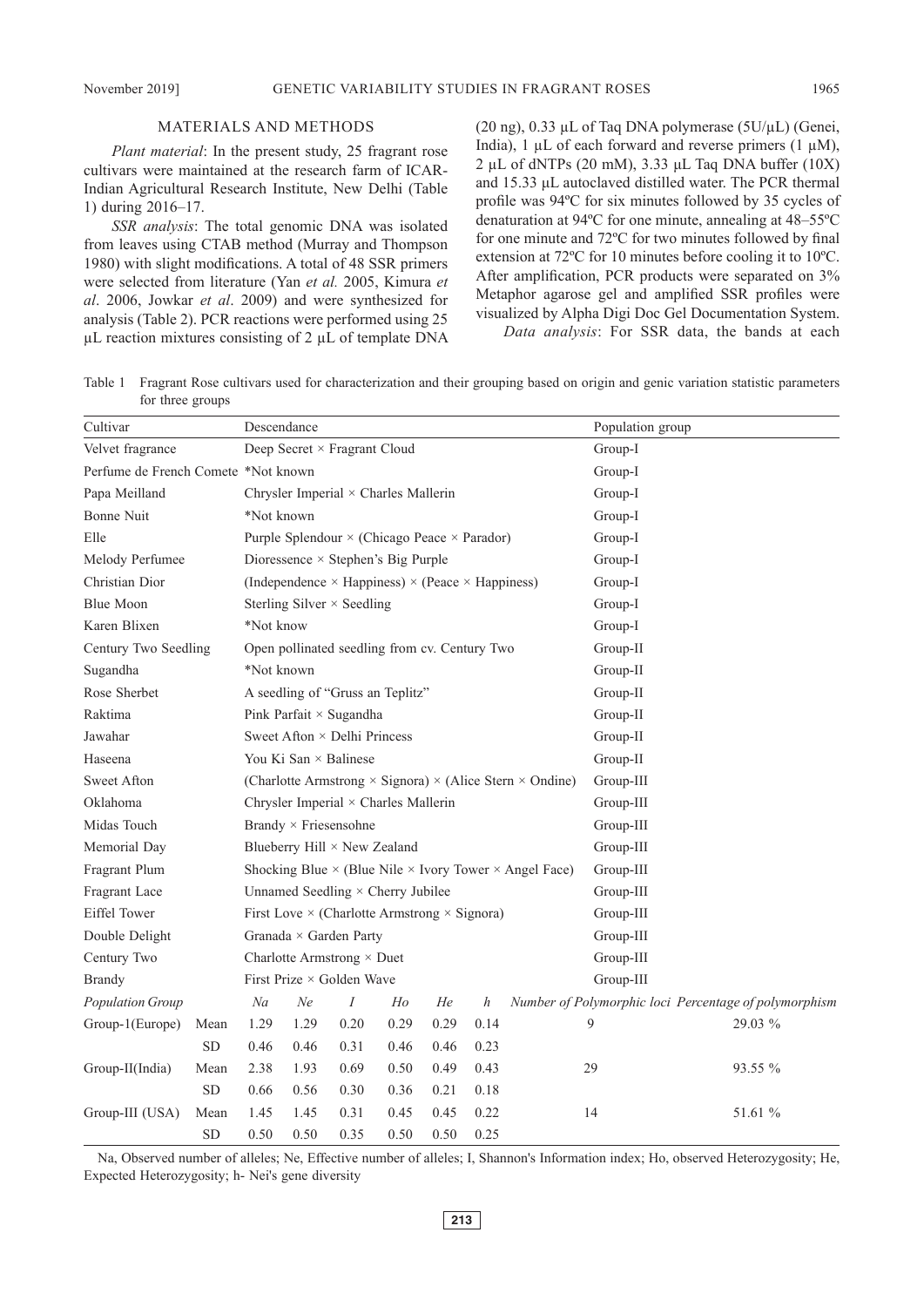Table 2 SSR markers used for characterization of fragrant rose cultivars

| SSR marker           | Primer sequences                                              | Size (bp)              | LG             | $TA(^{\circ}C)$ | H    |
|----------------------|---------------------------------------------------------------|------------------------|----------------|-----------------|------|
| Rh79                 | F: TTCTTCTTGCTCGCCATTTTGATT<br>R:GAACGTCCACCACCACCCACTCTG     | 135, 142, 149, 160     | $\mathbf{1}$   | 50              | 0.37 |
| RhAB9                | F:GTCAATTTGTGCATAAGCTC<br>R:GTGAGAACAGATGAGAAATG              | 101, 116, 124          | 1              | 50              | 0.19 |
| Rh <sub>48</sub>     | F:GATAGTTTCTCTGTACCCCACCTA<br>R:TTGACCAGCTGCAACAAAATTAGA      | 93, 107, 117, 122, 144 | 2              | 50              | 0.24 |
| Rh <sub>80</sub>     | F:CATGCCAAACGAAATGAGTTA<br>R:TTATCTAAAGGGCTGCTGTAAGTT         | 134, 148               | $\overline{2}$ | 50              | 0.35 |
| Rh <sub>96</sub>     | F:GCCGATGGATGCCCTGCTC<br>R: AGATTCCCTGCGACATTCACATTC          | 267, 276, 294          | $\overline{2}$ | 50              | 0.14 |
| Rh50                 | F: TGATGAAATCATCCGAGTGTCAG<br>R: TCACTTTCATTGGAATGCCAGAAT     | 240, 303, 340          | 3              | 50              | 0.35 |
| Rh <sub>58</sub>     | F: ACAATTTAGTGCGGATAGAACAAC<br>R: GGAAAGCCCGAAAGCGTAAGC       | 214, 238, 258, 286     | 3              | 50              | 0.5  |
| RhABT12              | F: CAAGTTTGTCTCCTTGGACC<br>R: CATAGATGATTATCCTAGAGCC          | 156, 174, 200          | $\overline{4}$ | $50\,$          | 0.23 |
| Rh65                 | F: AGTACGCCGACGCAGATCCAGTGA<br>R: ACGGCGTTGTAGGTCGTCATTCTC    | 128, 140, 160          | $\overline{4}$ | 50              | 0.54 |
| Rh78                 | F: AAAGAAACGCGAAATCTATGATGC<br>R: TCTGGATGGGATTTAAAAGACAGG    | 216, 296, 336          | 4              | 50              | 0.25 |
| Rh77                 | F: CAACTGAAAGGAACAAATGGATGT<br>R: GGAATGGCTTGTAAATTTGTGATT    | 246, 262, 280, 309     | 5              | 50              | 0.49 |
| Rh <sub>93</sub>     | F: GCTTTGCTGCATGGTTAGGTTG<br>R: TTCTTTTTGTCGTTCTGGGATGTG      | 244, 275               | 5              | 50              | 0.35 |
| RhAB38               | F: GAGGTGGTCGATTCCATGTC<br>R: TTACCGTTCTACCTAAGTGACTAAC       | 120, 139, 173          | 5              | 50              | 0.53 |
| Rh60                 | F: TCTCTTTTCACGGCCACCACT<br>R: TGAATCCAAGGCCGTATAGTTAGA       | 258, 285, 300          | 6              | 50              | 0.28 |
| Rh85                 | F: ACTTTTGGGCGTTCATCGCATTACAC<br>R:GGCTATATGGGCTCAAGTCTAGACAA | 203, 217               | 6              | 50              | 0.34 |
| Rh98                 | F: GGCCTCTAGAGTTTGGGATAGCAG<br>R: ACGACGTCAATAACTCCATCAGTC    | 160, 221               | 6              | 50              | 0.29 |
| Rh72                 | F: CCAAAAGACGCAACCCTACCATAA<br>R: TCAAAACGCATGATGCTTCCACTG    | 254, 285, 310          | 7              | 50              | 0.41 |
| Rh73                 | F: GGTTAGACGGGTGGAAGAAG<br>R: ACTGCCGATAGAAGTATTTCATCA        | 150, 175, 205          | 7              | 55              | 0.40 |
| RhAB <sub>28</sub>   | F: GCAGATGTTATTCATGTTAA<br>R: CCAAGTATTTTAGTTTCTTC            | 164, 180, 190          | $n. d*$        | 55              | 0.29 |
| ABR II/ Rpu 4        | F: CTTGTTCAAAGGGTTCTCTG<br>R: CACCTAAATGATGCTTTTCC            | 274, 312               | $n. d*$        | 50              | 0.38 |
| ABRII/Rpu 7          | F: GAAACCCAGTTATTGATGCCTGGA<br>R: CCAGATTATTGATGCCTGAT        | 213, 220               | $n. d*$        | 50              | 0.19 |
| ABRII/Rpu 10         | F: AAGATTGGTGTTGGGTGTTA<br>R: CTCGTTCTGGTTCTGTCTTC            | 115, 122               | $n. d*$        | 50              | 0.09 |
| <b>ABR II/RPU 11</b> | F: AGTTGGACCTGTTTTCTTCA<br>R: AGCACGACGACGAGTTTC              | 205, 220, 236, 248     | $n. d^*$       | 57              | 0.41 |
| ABRII/RPU12          | F: GAAGAAGAACGACTGAGAGC<br>R: GAGCAGAGAATTTCCATTTG            | 103, 109, 117, 131     | $n. d^*$       | 50              | 0.47 |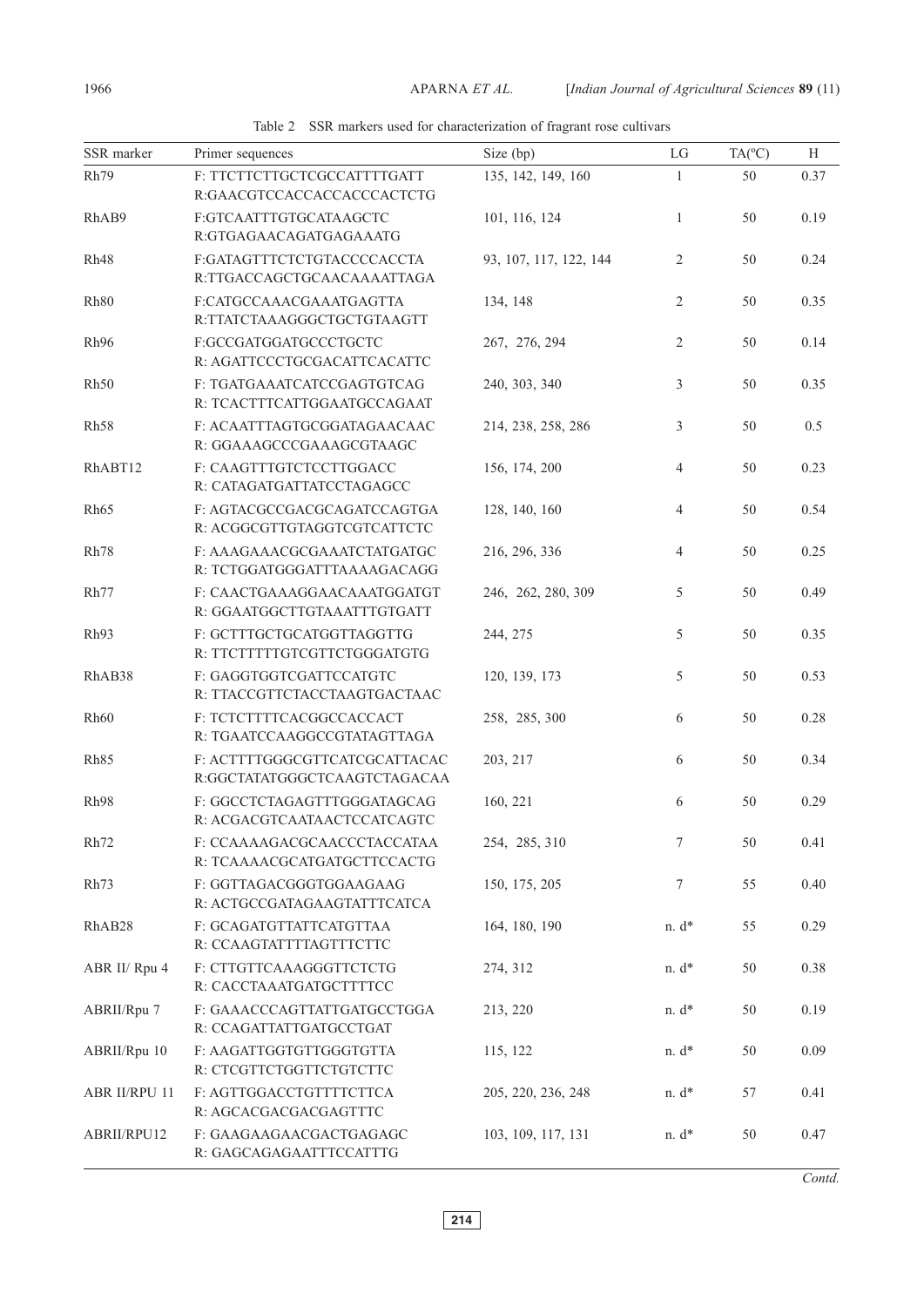| SSR marker          | Primer sequences                                       | Size (bp)          | LG         | $TA(^{\circ}C)$ | Н    |
|---------------------|--------------------------------------------------------|--------------------|------------|-----------------|------|
| <b>ABRII/RPU 14</b> | F: AGCACTTACAGGCTCATCAT<br>R: CCTCCAAGTCAAGTTCTACG     | 206, 216, 222, 230 | $n. d^*$   | 50              | 0.23 |
| ABRII/RPU32         | F: TAGAGCTATTTTCGATTCGG<br>R: GGGTGACACAGAGAGAGAGA     | 238,265            | $n. d^*$   | 50              | 0.12 |
| ABRII/RPU33         | F: TCTCTCTCTGTGTCACCCTC<br>R: CGTCTCCCTCTTCTTCTTCT     | 150, 180           | $n \, d^*$ | 50              | 0.45 |
| ABRII/Rpu 36        | F: TAGTTGAGAGCTCGGAGAAG<br>R: GAAGTTACAAGACGAAACCG     | 235, 255           | $n. d^*$   | 50              | 0.13 |
| RA013a              | F: GAGGGAAAGAGATACACAAA<br>R: GTAAGACCTTGCGTGTTCATA    | 145, 155           | $n. d^*$   | 55              | 0.13 |
| RA023h              | F: CATCCTCGGTGTTGCGTTGA<br>R: TGTCTCCAGCAACCTTTTTTTCCC | 166, 174, 194      | $n \, d^*$ | 50              | 0.26 |
| RA043a              | F: GCAACGTACTTCAATTTCCAC<br>R: CAAGCTCAGAACTGAGACAC    | 123, 133, 149, 171 | $n \, d^*$ | 50              | 0.48 |

(Primer name, Primer sequences, F, forward; R, reverse), sizes of amplified DNA fragments, LG, linkage group; TA, annealing temperature; h, Neis heterozygosity value), n.d\*, not determined.

polymorphic marker were noted as either present (1) or absent (0) and molecular weight of the bands was estimated by using 100 bp DNA ladder as size standard. Various genic variation statistical parameters for three population groups were computed using POPGENE 32 version 1.31. A dendrogram was generated by Unweighted Pair Group Method using Arithmetic Mean (UPGMA) using matching coefficients values. The multi-locus SSR data generated for fragrant rose genotypes was analysed using STRUCTURE programme (Earl and VonHoldt 2012). The programme assigns the individual genotypes to distinct populations. To get the optimal number of genetic clusters (best K) Evanno *et al*. (2005) method was used. The STRUCTURE programme runs for 20 replications of each k (2–9). The burn in period consists of  $5 \times 10^5$  iterations and  $7.5 \times 10^5$ Markov Chain Monte Carlo (MCMC) replications. The ∆K value obtained was *L(K)*=7, based on this information individuals were assigned to seven distinct genetic groups.

### RESULTS AND DISCUSSION

The present study was done for characterization and diversity analysis of 25 highly fragrant rose cultivars with desirable flower and plant characteristics in order to select the potential parental lines for initiation of breeding programmes for scented quality roses. Out of 48 SSR markers used, 31 markers exhibited polymorphism. A total of 92 alleles were detected and the average number of alleles per loci (2.9) detected in the study was slightly comparable with the results obtained by Smulders *et al*. (2009). Number of alleles obtained per locus and type of alleles present in sets of population are important signs for rich allelic diversity which decides the probable utility of genotype in future breeding programs. Nei's heterozygosity value (h) of markers is an indirect measure of allelic diversity tested among the fragrant genotypes, which was found to be comparatively high in tested SSRs (Table 2). Samiei *et* 

*al*. (2010) and Nadeem *et al*. (2014) also reported higher heterozygosity values of SSRs ranging from 0.67–0.96 and 0.5–1 in different rose genotypes. In the present study, SSR markers such as, Rh65, RhAB38, Rh58, Rh77, RA043a, ABRII/RPU12, ABRII/RPU33 revealed higher diversity values (h≥0.45) and were more informative and suitable for characterization of fragrant rose germplasm.

Genic variation statistical parameters were computed for three different populations of European, Indian and American origin (Table 1). Diversity among different populations were concerned, the highest number of alleles and heterozygosity values were found in fragrant cultivars of Indian origin followed by European and American origin cultivars, suggesting lower diversity among selected introduced cultivars of exotic origin (Table 1). Most of the fragrant genotypes of Indian origin selected in the study were derived from the crosses between native germplasm and exotic types in order to incorporate fragrant genes and other quality parameters in adopted cultivars (Table 1) this might be reason for slightly higher variability among the selected genotypes of Indian origin than exotic populations. Whereas, absence of much variability among the cultivated fragrant varieties of European and American origin could be due to the use of uniform or less variable parental material while development of these fragrant genotypes. To assess the genetic relationships among fragrant cultivars, matching coefficient values were calculated. Pairwise estimates of matching coefficient values ranged from 0.55–0.86 with an average of 0.71 indicating moderate diversity among selected cultivars. Highest and lowest similarity values were found in cultivar sets, Jawahar and Double Delight (0.86) and Century Two Seedling and Brandy (0.55). Similarly Akond *et al*. (2012) noticed average similarity coefficient values of 0.66 (0.47–0.98) and 0.73 (0.57–0.83) in domesticated miniature roses and hybrid lines using SSRs. Panwar *et al*. (2015) also reported an average similarity coefficient of 0.67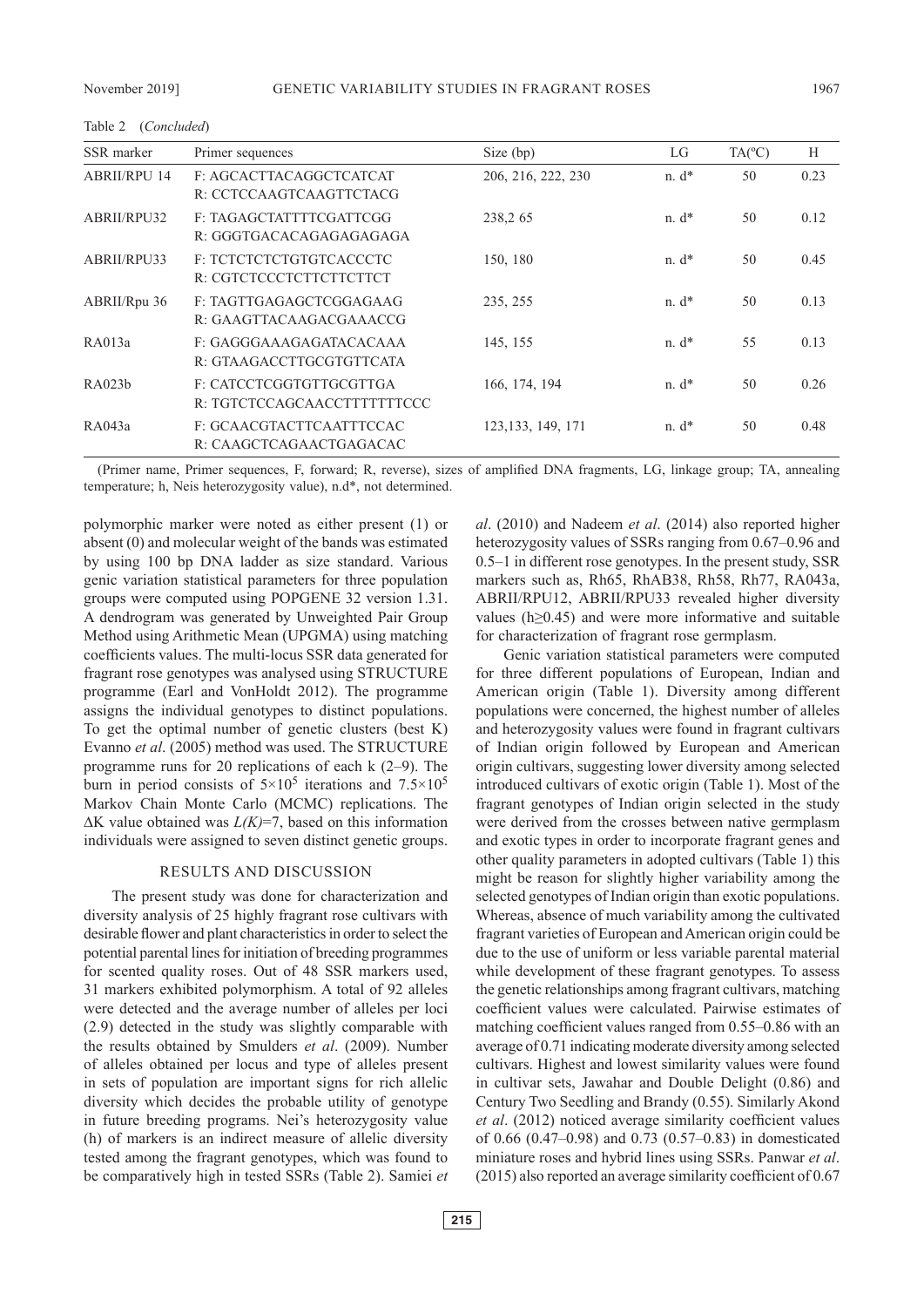$(0.44-0.91)$  in *Rosa*  $\times$  *hybrida* cultivars and these values were more or less similar in range with matching coefficient value of present experiment (0.55-0.86) explaining the moderate or low amount of genetic variability among the cultivated fragrant roses of different origins. Most of the cultivars in the present study belongs to modern rose group Hybrid Teas and narrow genetic variability among the modern rose cultivars was also reported by DeVries and Dubois (1996). The lower variability among the fragrant cultivars of different origin might be due to the involvement of several common parents in their genetic makeup during their development. In the present investigation itself we have observed several common cultivars used as a parent material for development of many other fragrant lines. For example, cv. Brandy was fragrant cultivar of American origin selected for characterization in the present study

was also as a parent for another selected American origin cultivar Midas Touch. Likewise cv. Charlotte Armstrong was a common parent for three selected cultivars Sweet Afton, Eiffel Tower and Century Two. Cultivar Signora was one of the common parents of cultivars Sweet Afton and Eiffel Tower and Sweet Afton also acted as a parent for cv. Jawahar. European and American cultivars Oklahoma and Papa Meilland shared a genetic material from common parent Charles Mallerin. The Indian cultivars such as, Rose Sherbet, Century Two Seedling and Haseena also developed from introduced exotic lines of European and Asian origin, suggested presence of common share of genetic material among fragrant cultivated varieties in the world.

Diversity among all 25 fragrant roses of was studied. UPGMA dendrogram separated the cultivars into seven different clusters. In this clustering, cultivars were not



Fig 1 UPGMA dendrogram of 25 fragrant rose cultivars based on SSR data.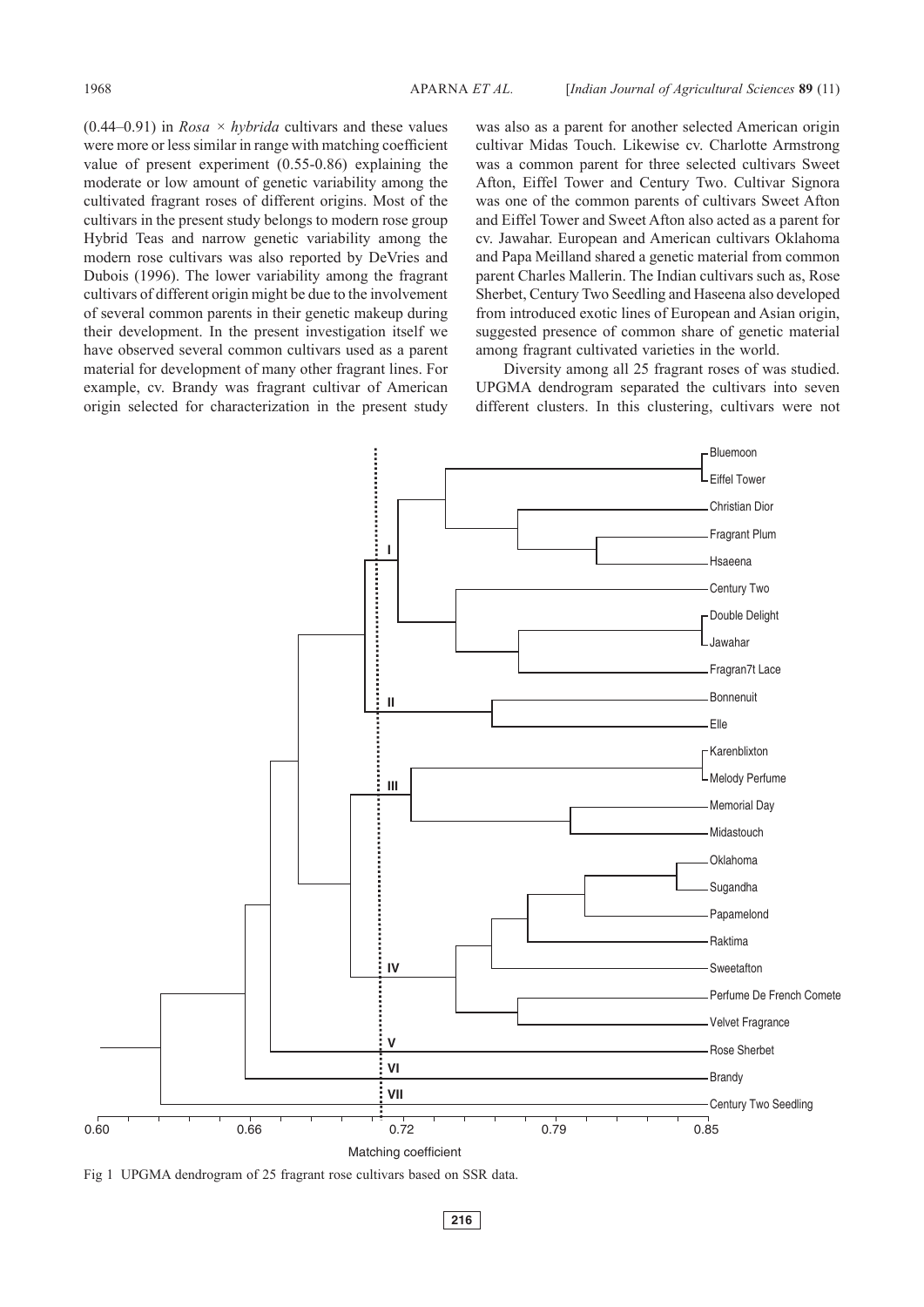

Fig 2 (a) Biplot of deltaK and k values indicating the correct K value to be 7 based on structure analysis; (b) Bar diagram for 25 accessions arranged based on inferred ancestry at K=7. Color code for each cultivar bar indicate the allelic affiliation with respect to the groups.

separated on the basis of their respective breeding place or geographic origin. Moreover, higher genetic similarities were noticed between the cultivars of different geographic origins (Fig 1). Cultivars, Blue Moon and Eiffel Tower; Double Delight and Jawahar of subclusters  $I_a$  and  $I_b$  were showing, 85.7% and 86.2% similarity with each other were suspected to have involvement of common parentage in their pedigree. Cultivars Bonne Nuit and Elle displayed 76% genetic similarity with each other and both were separated into cluster II. Cultivars, Karen Blixen and Melody Perfume were present in a single cluster III and found to have 82% genetic similarity with each other also evidenced by their similar morphological features. Cultivars Oklahoma and Papa Meilland derived from similar parentage (Chrysler Imperial  $\times$  Charles Mallerin) were present in the same subcluster IV<sub>a</sub> also reported  $81.7\%$  comparable genetic makeup. Another fragrant Indian cultivar, Sugandha of unknown origin was reported to have higher genetic similarity (84.5%) with Papa Meilland (derived from similar parentage) also identified in same subcluster  $IV_a$ . Cultivar, Raktima derived from a cross between Pink Parfait  $\times$  Sugandha shared 81.5% similarity with parent Raktima was also identified in the same subcluster  $(IV_a)$ . Higher variability was noticed in open pollinated varieties Rose Sherbet and Century Two Seedling which were selections from open pollinated population of cultivars, Gruss an Teplitz and Century Two respectively.

Population structures of fragrant cultivars were also studied using Bayesian model approach. Estimated membership fractions were ranged from K=2 to K=9. The highest *ad hoc* measure of ∆K, based on second order rate of change of the likelihood distribution was also noticed at ∆K=7 suggesting 7 different subgroups. Population structure of 25 fragrant rose genotypes was derived using software STRUCTURE HARVESTER (Fig 2). This model based approach has capacity to use genetic information to decide the population membership of individual genotypes without presuming predefined populations. They assign either individuals or a certain portion of their genome to number of groups based on multilocus genotypic data. (Population structure of 25 fragrant cultivars was represented in Fig 2. Jiang and Jang (2018) also studied the population structure of roses in order to understand the genetic relationship among them and to verify the genetic drift among the population of different origin. The result obtained from the structure studies related to the genotype structuring (subpopulations) was comparable with UPGMA and PCA analysis. Present study revealed a considerable amount of genetic variability among 25 fragrant rose genotypes belongs to Indian and exotic origins. Information generated in the study can be utilized for breeding fragrant quality roses.

#### ACKNOWLEDGEMENTS

Author is highly grateful to the Indian Council of Agricultural Research and ICAR-National Bureau of Plant Genetic Resources, New Delhi, for providing fellowship and lab facilities for conducting present experiment.

#### REFERENCES

- Akond M, Jin S and Wang X. 2012. Molecular characterization of selected wild species and miniature roses based on SSR markers. *Scientia Horticulturae* **147**: 89–97.
- Barletta A. 1995. Scent makes a comeback. *Floraculture* **5**: 23–5
- DeVries D P and Dubois L A M. 1996. Rose breeding: Past, present, prospects. *Acta Horticulturae* **424**: 43.
- Earl D A and VonHoldt B M. 2012. Structure Harvester: a website and program for visualizing STRUCTURE output and implementing the Evanno method. *Conservation Genetics Resources* **4(2)**: 359–61.
- Esselink G D, Smulders M J and Vosman B. (2003). Identification of cut rose (*Rosa hybrida*) and rootstock varieties using robust sequence tagged microsatellite site markers. *Theoretical and Applied Genetics* **106**: 277–86.
- Evanno G, Regnaut S and Goudet J. 2005. Detecting the number of clusters of individuals using the software STRUCTURE: a simulation study. *Molecular Ecology* **14**: 2611–20.
- Gudin S. 2000. Rose: genetics and breeding, pp 159–89. *Plant Breeding Reviews*. Janick J (Ed), John Wiley and Sons Inc., New York, USA.
- Jiang L and Zang D. 2018. Analysis of genetic relationships in *Rosa rugosa* using conserved DNA-derived polymorphism markers. *Biotechnology and Biotechnological Equipment* **32**(1): 88–94.
- Jowkar A, Mardi M, Kermani J K M, Kafi M, Pirseyedi S M, Mahmoodi R and Fatahi R. 2009. Isolation and characterization of microsatellite loci from *Rosa pulverulenta*. *Molecular Ecology Resources*. (doi: 10.1111/j.1755-0998.2010.02898).
- Kim Y and Byrne D H. 1996. Interspecific hybrid verification of *Rosa* with isozymes. *Horticulture Science* **31**: 1207–9.
- Kimura T, Nishitani C, Iketani H, Ban Y and Yanamato Y. 2006. Development of microsatellite markers in rose. *Molecular Ecology Resources* **6(3)**: 210–2.